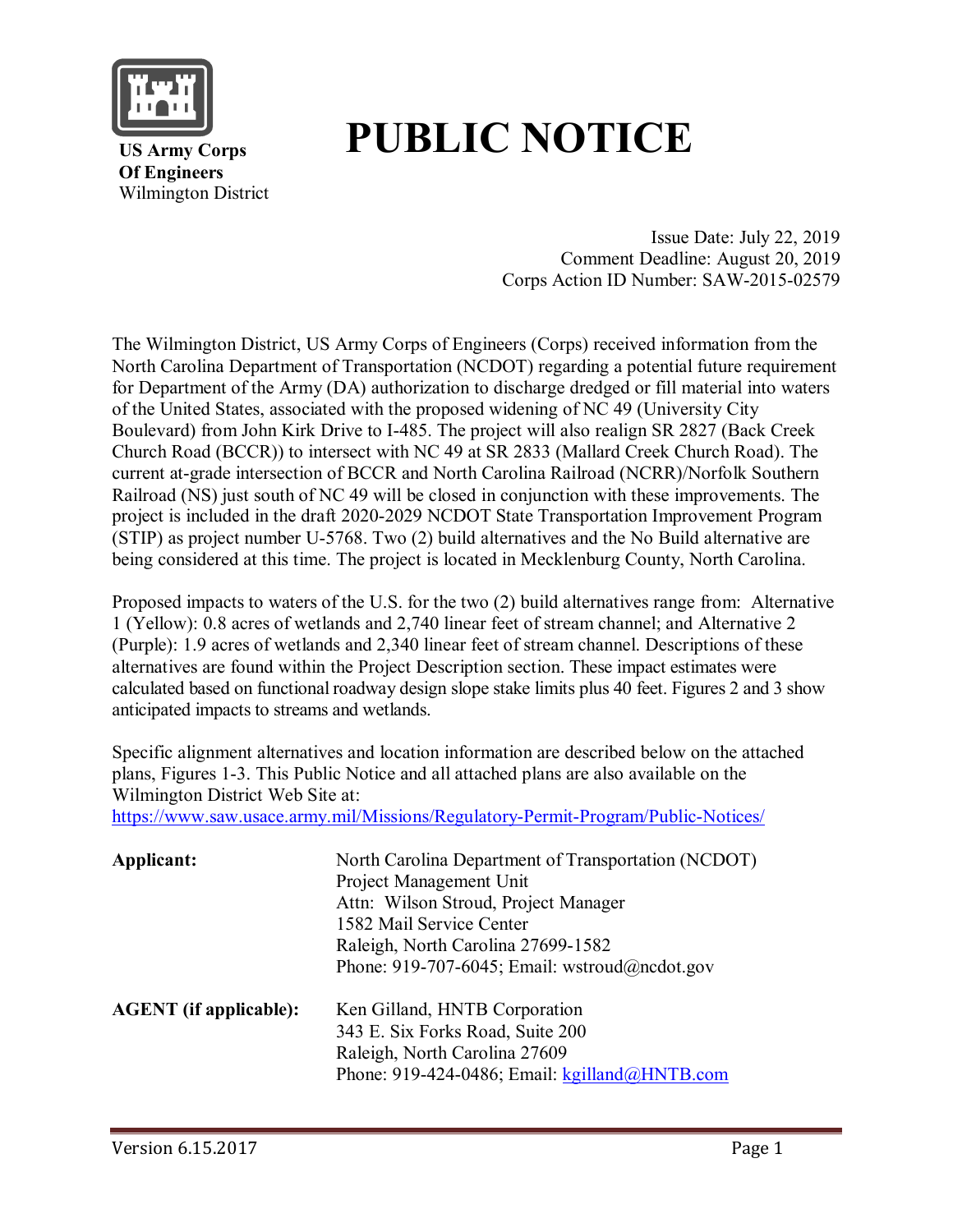## **Authority**

The Corps evaluates this application and decides whether to issue, conditionally issue, or deny the proposed work pursuant to applicable procedures of the following Statutory Authorities:

 $\boxtimes$  Section 404 of the Clean Water Act (33 U.S.C. 1344)

Section 10 of the Rivers and Harbors Act of 1899 (33 U.S.C. 403)

Section 103 of the Marine Protection, Research and Sanctuaries Act of 1972 (33 U.S.C. 1413)

To more fully integrate Section 404 permit requirements with the National Environmental Policy Act of 1969, and to determine the project is not contrary to the public interest and complies with the 404(b)(1) Guidelines, the Corps is soliciting public comment on the merits of this proposal and on the alternatives being considered.

At the close of this comment period, the District Commander will evaluate and consider the comments received, as well as the expected adverse and beneficial effects of the proposed road construction, to select the least environmentally damaging practicable alternative (LEDPA). The District Commander is not authorizing construction of the proposed project at this time. A final DA permit may be issued only after our review process is complete, impacts to the aquatic environment have been minimized to the maximum extent practicable, and a compensatory mitigation plan for unavoidable impacts has been approved.

#### **Location**

Location Description: The proposed project is located in northeastern Mecklenburg County, west of the intersection of I-485 and NC 49, University City Boulevard, within the city limits of Charlotte. The study area boundary for this project encompasses the proposed transportation improvements (Figure 1).

Nearest Town: Charlotte River Basin: Yadkin-Pee Dee Nearest Waterway: Back Creek Latitude and Longitude: 35.3089 N, -80.7187 W

#### **Existing Site Conditions**

Mecklenburg County is located within the Piedmont region of central North Carolina. NC 49 in this area is characterized by educational, commercial, and high-density residential land uses. Along BCCR, there are high density development, some forested areas, and low-density residential uses throughout the corridor. Development is increasing throughout the BCCR corridor.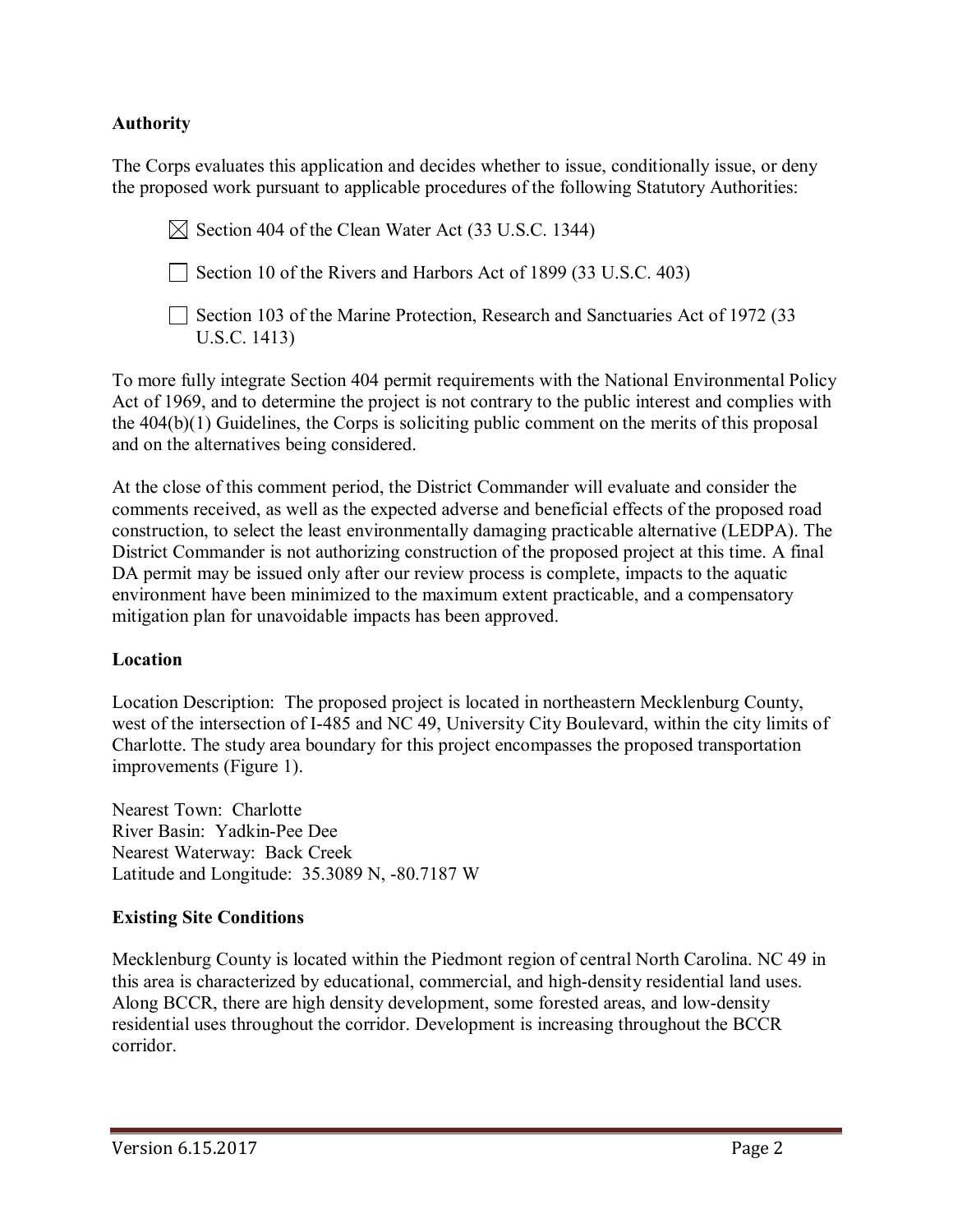Existing NC 49 varies from two to four lanes with a raised median along some portions of the project corridor. There is currently no control-of-access along the facilities in the study area, which limits the level of mobility and travel speeds through the corridor due to numerous driveways for residences and businesses on both sides of the road.

## **Applicant's Stated Purpose**

The purpose of the proposed project is to reduce traffic congestion, improve traffic flow, and enhance traffic operations on NC 49. Other purposes are to improve safety and enhance train and vehicle operations. Secondary purposes include:

- Achieve an overall Level of Service (LOS) D for intersections along the project corridor in the design year (2040).
- Maintain network connectivity from within the existing road network.
- Safely accommodate multi-modal uses of the corridor.

# **Project Description**

NCDOT, in coordination with the Charlotte Department of Transportation (CDOT), proposes widening NC 49 (University City Boulevard) from John Kirk Drive to I-485. The project will also realign BCCR to intersect with NC 49 at SR 2833 (Mallard Creek Church Road). The current at-grade intersection of BCCR and NCRR/ NS just south of NC 49 will be closed in conjunction with these improvements. These improvements are included in the 2018-2027 North Carolina State Transportation Improvement Program as Project No. U-5768.

## **Detailed Study Alternatives (DSA)**

On July 19, 2018, the Merger Team reached concurrence to carry the following alternatives forward for detailed study:

- Alternative 1 (Yellow Alternative): Best-fit widening on NC 49 and relocation of BCCR from south of Back Creek to the intersection of NC 49 and Mallard Creek Church Road using the railroad bridge constructed as part of STIP Project P-5208. The project also includes traffic flow and connectivity improvements to Old Concord Road (SR 2939) and Thomas Combs Drive (two quadrant roadways are proposed) and closure of the existing at-grade railroad crossing on existing BCCR.
- Alternative 2 (Purple Alternative): Best-fit widening on NC 49 and relocation of BCCR from just north of Back Creek to the intersection of NC 49 and Mallard Creek Church Road using the railroad bridge constructed as part of STIP Project P-5208. The project also includes traffic flow and connectivity improvements to Old Concord Road (SR 2939) and Thomas Combs Drive (two quadrant roadways are proposed) and closure of the existing at-grade railroad crossing on existing BCCR.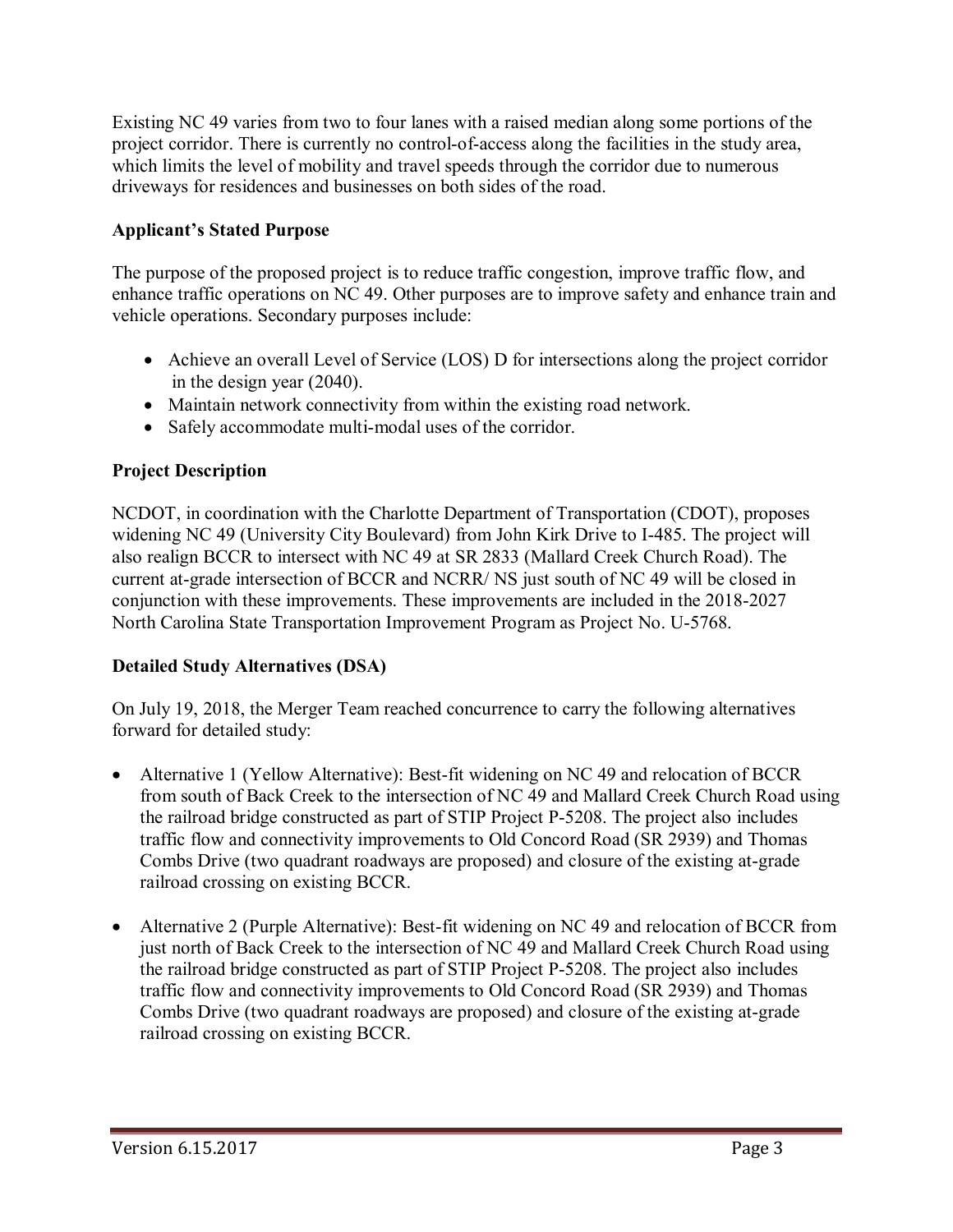• In addition to the Build Alternatives (i.e., Detailed Study Alternatives, or DSAs), a No-Build Alternative is also being considered as a baseline against which the benefits, costs, and impacts of the Build Alternatives can be compared. NCDOT has preliminarily determined that the No-Build Alternative would not meet the project's purpose and need.

### **Avoidance and Minimization**

Through development of the functional designs of the Detailed Study Alternatives (DSA's), NCDOT has attempted to avoid or minimize impacts to streams and wetlands to the greatest practicable extent. This included developing alignments and intersection configurations for the DSAs that avoided these resources as much as possible, while also minimizing impacts to other resources. NCDOT will continue to seek ways to avoid and minimize impacts in further design efforts for the selected alternative. Jurisdictional determinations will be made once a LEDPA has been agreed on.

## **Compensatory Mitigation**

The purpose of compensatory mitigation is to offset unavoidable functional losses to the aquatic environment resulting from project impacts to waters of the United States. NCDOT will investigate potential on-site compensatory mitigation opportunities for the selected alternative. If on-site mitigation is not feasible, or a sufficient amount of mitigation is not available on-site, mitigation will be provided by the NC Department of Environmental Quality - Division of Mitigation Services (NCDEQ-DMS).

#### **Public Meetings**

A public meeting was held by NC DOT on April 23, 2019 at the University of North Carolina, Charlotte Campus. Another public meeting will be held in the fall of 2019. Date and location to be determined.

#### **Essential Fish Habitat**

According to the October 20, 2016 Natural Resources Technical Report (NRTR) Update, there is no Essential Fish Habitat within the study area.

#### **Cultural Resources**

Pursuant to Section 106 of the National Historic Preservation Act of 1966, Appendix C of 33 CFR Part 325, and the 2005 Revised Interim Guidance for Implementing Appendix C, the District Engineer consulted district files and records and the latest published version of the National Register of Historic Places and initially determines that:

No historic properties, nor properties eligible for inclusion in the National Register, are present within the Corps' permit area; therefore, there will be no historic properties affected. The Corps subsequently requests concurrence from the SHPO (or THPO).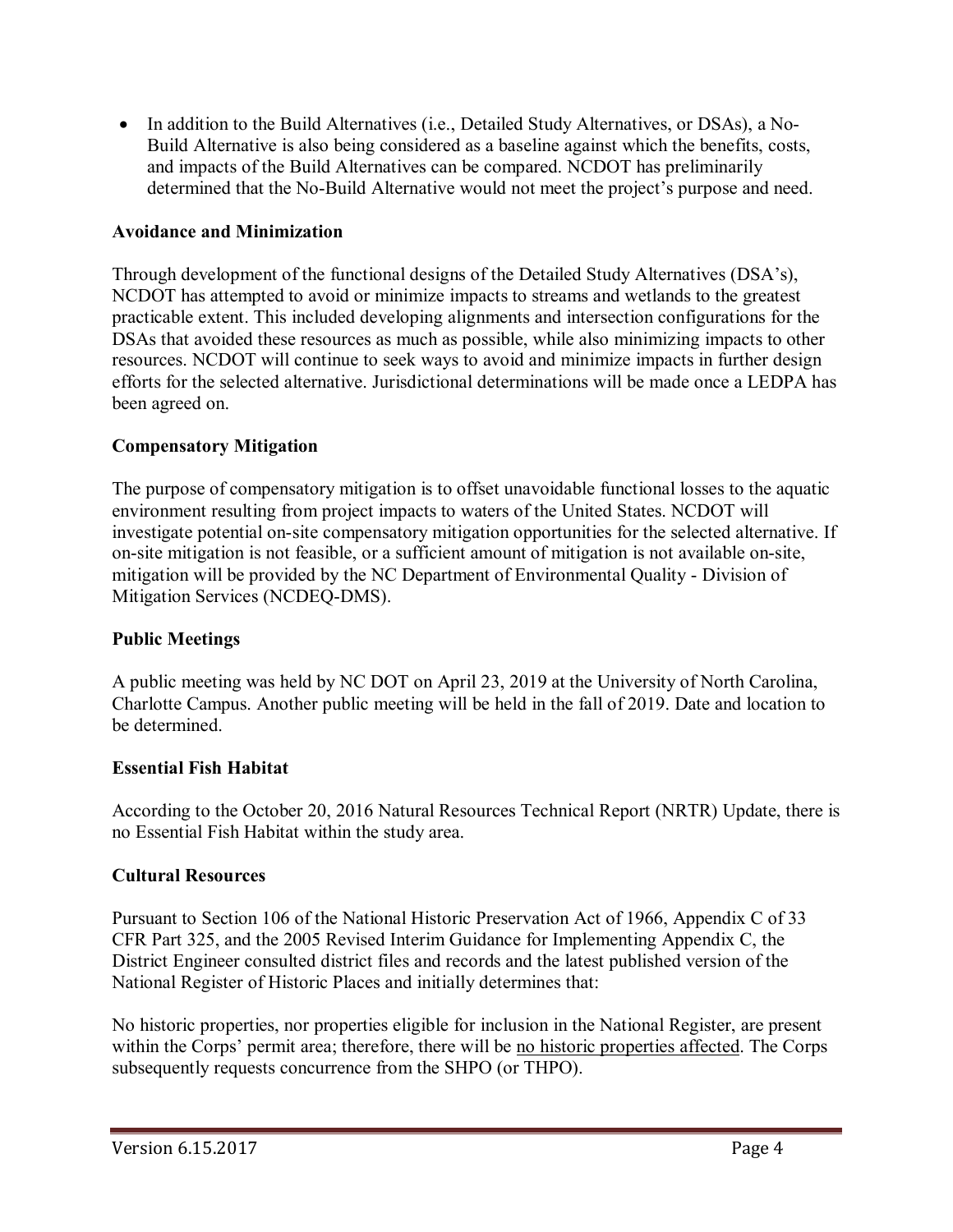## **Endangered Species**

Pursuant to the Endangered Species Act of 1973, the Corps reviewed the project area, examined all information provided by the applicant, and consulted the latest North Carolina Heritage Database. As of June 27, 2018, the U.S. Fish and Wildlife Service (USFWS) lists six federally protected species for Mecklenburg County, including the Michaux's sumac (Rhus michauxii), Northern long-eared bat (Myotis septentrionalis), Rusty-patched bumble bee (Bombus affinis), Schweinitz's sunflower (Helianthus schweinitzii), Smooth coneflower (Echinacea laevigata), and Carolina heelsplitter (Lasmigona decorata). Based on available information:

The Corps determines that the proposed project would not affect federally listed endangered or threatened species or their formally designated critical habitat for Michaux's sumac, Schweinitz's sunflower, Smooth coneflower, or Carolina heelsplitter.

# **Evaluation**

The decision whether to issue a permit will be based on an evaluation of the probable impacts including cumulative impacts of the proposed activity on the public interest. That decision will reflect the national concern for both protection and utilization of important resources. The benefit which reasonably may be expected to accrue from the proposal must be balanced against its reasonably foreseeable detriments. All factors which may be relevant to the proposal will be considered including the cumulative effects thereof; among those are conservation, economics, aesthetics, general environmental concerns, wetlands, historic properties, fish and wildlife values, flood hazards, flood plain values (in accordance with Executive Order 11988), land use, navigation, shoreline erosion and accretion, recreation, water supply and conservation, water quality, energy needs, safety, food and fiber production, mineral needs, considerations of property ownership, and, in general, the needs and welfare of the people. For activities involving the discharge of dredged or fill materials in waters of the United States, the evaluation of the impact of the activity on the public interest will include application of the Environmental Protection Agency's 404(b)(1) guidelines.

## **Commenting Information**

The USACE is soliciting comments from the public; Federal, State and local agencies and officials, including any consolidated State Viewpoint or written position of the Governor, Indian Tribes, and other interested parties to consider and evaluate the impacts of this proposed activity. Any comments received will be considered by the USACE to select the LEDPA for this proposal. To make this decision, comments are used to assess impacts on endangered species, historic properties, water quality, general environmental effects and the other public interest factors listed above. Comments are used in the preparation of an Environmental Assessment (EA) and/or an Environmental Impact Statement (EIS) pursuant to the National Environmental Policy Act (NEPA). Comments are also used to determine the need for a public hearing and to determine the overall public interest of the proposed activity.